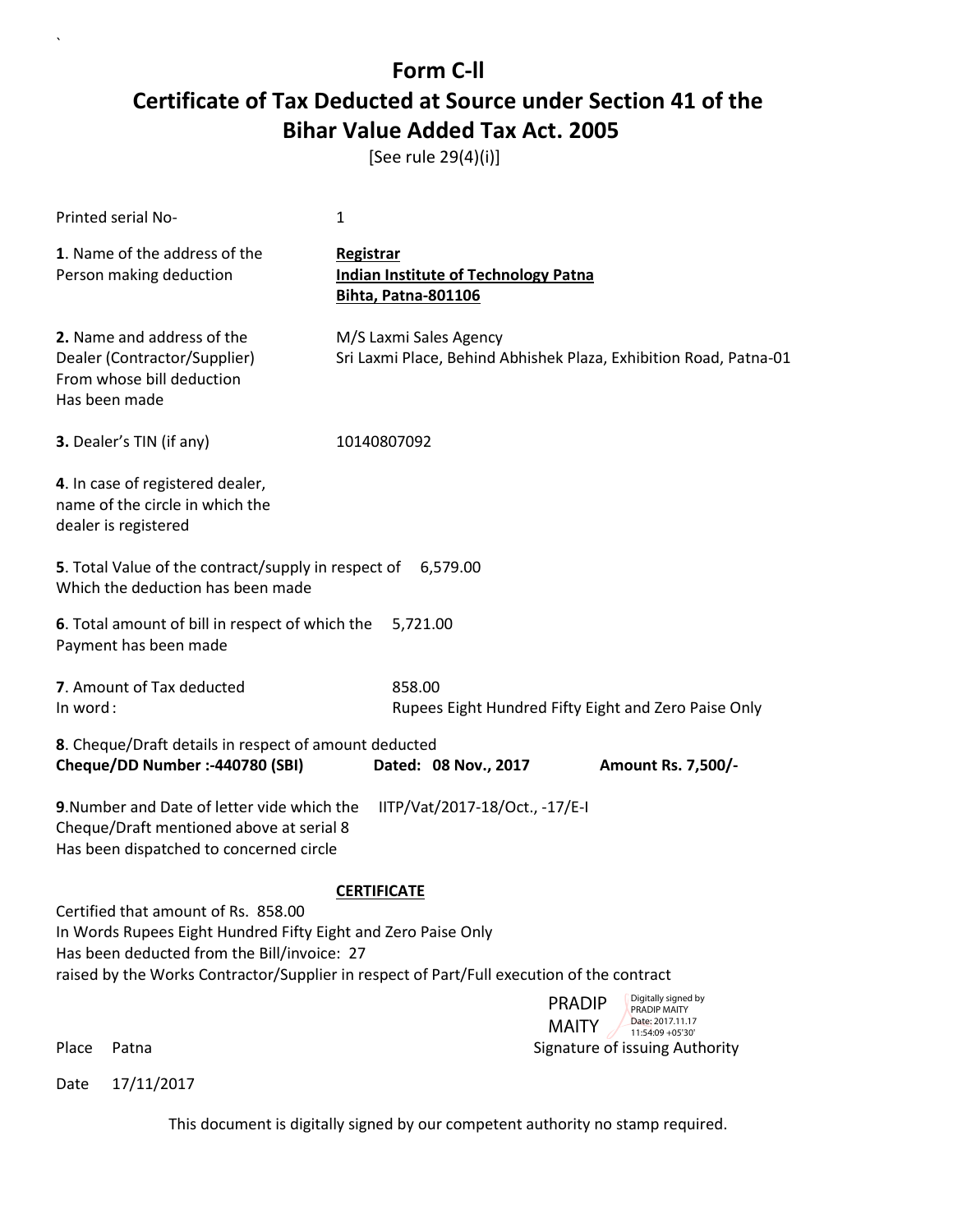$\ddot{\phantom{0}}$ 

|          |                                                                                                                                                 | [See rule 29(4)(i)]                                                                                                                                                                                         |
|----------|-------------------------------------------------------------------------------------------------------------------------------------------------|-------------------------------------------------------------------------------------------------------------------------------------------------------------------------------------------------------------|
|          | Printed serial No-                                                                                                                              | $\overline{2}$                                                                                                                                                                                              |
|          | 1. Name of the address of the<br>Person making deduction                                                                                        | <b>Registrar</b><br><b>Indian Institute of Technology Patna</b><br><b>Bihta, Patna-801106</b>                                                                                                               |
|          | 2. Name and address of the<br>Dealer (Contractor/Supplier)<br>From whose bill deduction<br>Has been made                                        | M/s Matrix<br>Behind Samrat Hotel, Bandar Bagicha, Fraser Road, Patna-01                                                                                                                                    |
|          | 3. Dealer's TIN (if any)                                                                                                                        | 10146071040                                                                                                                                                                                                 |
|          | 4. In case of registered dealer,<br>name of the circle in which the<br>dealer is registered                                                     |                                                                                                                                                                                                             |
|          | 5. Total Value of the contract/supply in respect of<br>Which the deduction has been made                                                        | 17,725.00                                                                                                                                                                                                   |
|          | 6. Total amount of bill in respect of which the<br>Payment has been made                                                                        | 16,722.00                                                                                                                                                                                                   |
| In word: | 7. Amount of Tax deducted                                                                                                                       | 1,003.00<br>Rupees One Thousand Three and Zero Paise Only                                                                                                                                                   |
|          | 8. Cheque/Draft details in respect of amount deducted<br>Cheque/DD Number :- 440780 (SBI)                                                       | Dated: 08 Nov., 2017<br><b>Amount Rs. 7,500/-</b>                                                                                                                                                           |
|          | 9. Number and Date of letter vide which the<br>Cheque/Draft mentioned above at serial 8<br>Has been dispatched to concerned circle              | IITP/Vat/2017-18/Oct., -17/E-I                                                                                                                                                                              |
|          | Certified that amount of Rs. 1,003.00<br>In Words Rupees One Thousand Three and Zero Paise Only<br>Has been deducted from the Bill/invoice: 589 | <b>CERTIFICATE</b><br>raised by the Works Contractor/Supplier in respect of Part/Full execution of the contract<br>Digitally signed by<br><b>PRADIP</b><br>PRADIP MAITY<br>Date: 2017.11.17<br><b>MAITY</b> |
| Place    | Patna                                                                                                                                           | 11:54:26 +05'30'<br>Signature of issuing Authority                                                                                                                                                          |
| Date     | 17/11/2017                                                                                                                                      |                                                                                                                                                                                                             |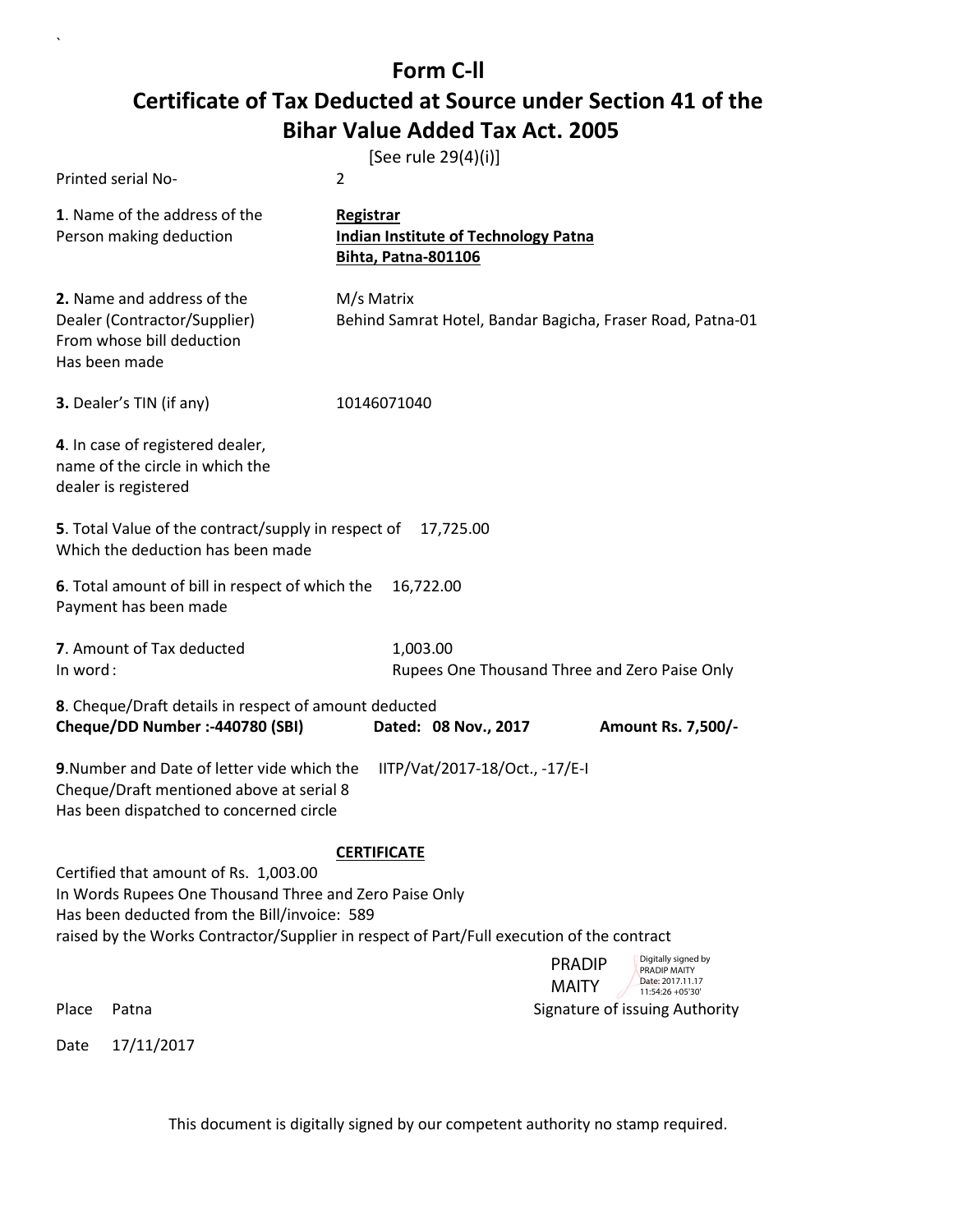`

|                                                                                                                                                                                                                                                                                                                     | [See rule 29(4)(i)]                                                                    |  |
|---------------------------------------------------------------------------------------------------------------------------------------------------------------------------------------------------------------------------------------------------------------------------------------------------------------------|----------------------------------------------------------------------------------------|--|
| Printed serial No-                                                                                                                                                                                                                                                                                                  | 3                                                                                      |  |
| 1. Name of the address of the<br>Person making deduction                                                                                                                                                                                                                                                            | Registrar<br><b>Indian Institute of Technology Patna</b><br><b>Bihta, Patna-801106</b> |  |
| 2. Name and address of the<br>Dealer (Contractor/Supplier)<br>From whose bill deduction<br>Has been made                                                                                                                                                                                                            | M/S Ranjan Scientific Traders<br>A/7, Kamla Place, G.M.Road, Patna-01                  |  |
| 3. Dealer's TIN (if any)                                                                                                                                                                                                                                                                                            | 10105224097                                                                            |  |
| 4. In case of registered dealer,<br>name of the circle in which the<br>dealer is registered                                                                                                                                                                                                                         |                                                                                        |  |
| 5. Total Value of the contract/supply in respect of<br>78,815.00<br>Which the deduction has been made                                                                                                                                                                                                               |                                                                                        |  |
| 6. Total amount of bill in respect of which the<br>Payment has been made                                                                                                                                                                                                                                            | 77,678.00                                                                              |  |
| 7. Amount of Tax deducted<br>In word:<br>Paise Only                                                                                                                                                                                                                                                                 | 1,137.00<br>Rupees One Thousand One Hundred Thirty Seven and Zero                      |  |
| 8. Cheque/Draft details in respect of amount deducted<br>Cheque/DD Number :- 440780 (SBI)                                                                                                                                                                                                                           | Dated: 08 Nov., 2017<br><b>Amount Rs. 7,500/-</b>                                      |  |
| 9. Number and Date of letter vide which the<br>Cheque/Draft mentioned above at serial 8<br>Has been dispatched to concerned circle                                                                                                                                                                                  | IITP/Vat/2017-18/Oct., -17/E-I                                                         |  |
| CERTIFICATE<br>Certified that amount of Rs. 1,137.00<br>In Words Rupees One Thousand One Hundred Thirty Seven and Zero Paise Only<br>Has been deducted from the Bill/invoice: 55, 454, 546, 551<br>raised by the Works Contractor/Supplier in respect of Part/Full execution of the contract<br>Digitally signed by |                                                                                        |  |
|                                                                                                                                                                                                                                                                                                                     | <b>PRADIP</b><br>PRADIP MAITY<br>Date: 2017.11.17<br><b>MAITY</b><br>11:54:37 +05'30'  |  |
| Place<br>Patna                                                                                                                                                                                                                                                                                                      | Signature of issuing Authority                                                         |  |
| 17/11/2017<br>Date                                                                                                                                                                                                                                                                                                  |                                                                                        |  |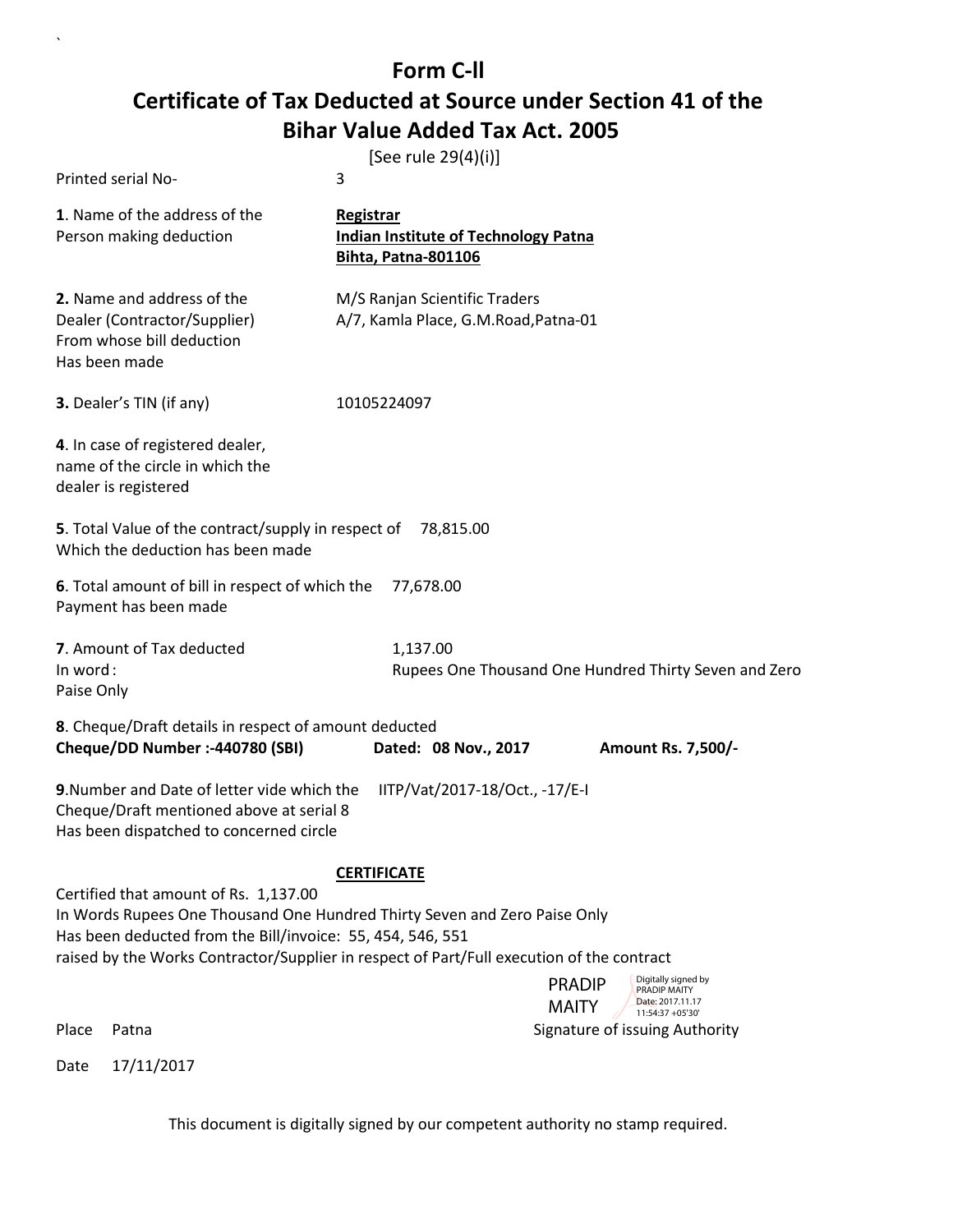`

| Printed serial No-                                                                                                                                              | [See rule 29(4)(i)]<br>4                                                                                                                                                                                    |
|-----------------------------------------------------------------------------------------------------------------------------------------------------------------|-------------------------------------------------------------------------------------------------------------------------------------------------------------------------------------------------------------|
| 1. Name of the address of the<br>Person making deduction                                                                                                        | Registrar<br><b>Indian Institute of Technology Patna</b><br>Bihta, Patna-801106                                                                                                                             |
| 2. Name and address of the<br>Dealer (Contractor/Supplier)<br>Mithapur, Patna-01<br>From whose bill deduction<br>Has been made                                  | M/S G.R. Distributors<br>133/156 A, Bihari Complex, New Bengali Tola, Bus stand, Main Road,                                                                                                                 |
| 3. Dealer's TIN (if any)                                                                                                                                        | 10128528043                                                                                                                                                                                                 |
| 4. In case of registered dealer,<br>name of the circle in which the<br>dealer is registered                                                                     |                                                                                                                                                                                                             |
| 5. Total Value of the contract/supply in respect of 83,841.00<br>Which the deduction has been made                                                              |                                                                                                                                                                                                             |
| 6. Total amount of bill in respect of which the<br>Payment has been made                                                                                        | 80,820.00                                                                                                                                                                                                   |
| 7. Amount of Tax deducted<br>In word:                                                                                                                           | 3,021.00<br>Rupees Three Thousand Twenty One and Zero Paise Only                                                                                                                                            |
| 8. Cheque/Draft details in respect of amount deducted<br>Cheque/DD Number :-440780 (SBI)                                                                        | Dated: 08 Nov., 2017<br><b>Amount Rs. 7,500/-</b>                                                                                                                                                           |
| 9. Number and Date of letter vide which the<br>Cheque/Draft mentioned above at serial 8<br>Has been dispatched to concerned circle                              | IITP/Vat/2017-18/Oct., -17/E-I                                                                                                                                                                              |
| Certified that amount of Rs. 3,021.00<br>In Words Rupees Three Thousand Twenty One and Zero Paise Only<br>Has been deducted from the Bill/invoice: 40, 42, 1472 | <b>CERTIFICATE</b><br>raised by the Works Contractor/Supplier in respect of Part/Full execution of the contract<br>Digitally signed by<br><b>PRADIP</b><br>PRADIP MAITY<br>Date: 2017.11.17<br><b>MAITY</b> |
| Place<br>Patna                                                                                                                                                  | 11:54:48 +05'30'<br>Signature of issuing Authority                                                                                                                                                          |
| 17/11/2017<br>Date                                                                                                                                              |                                                                                                                                                                                                             |